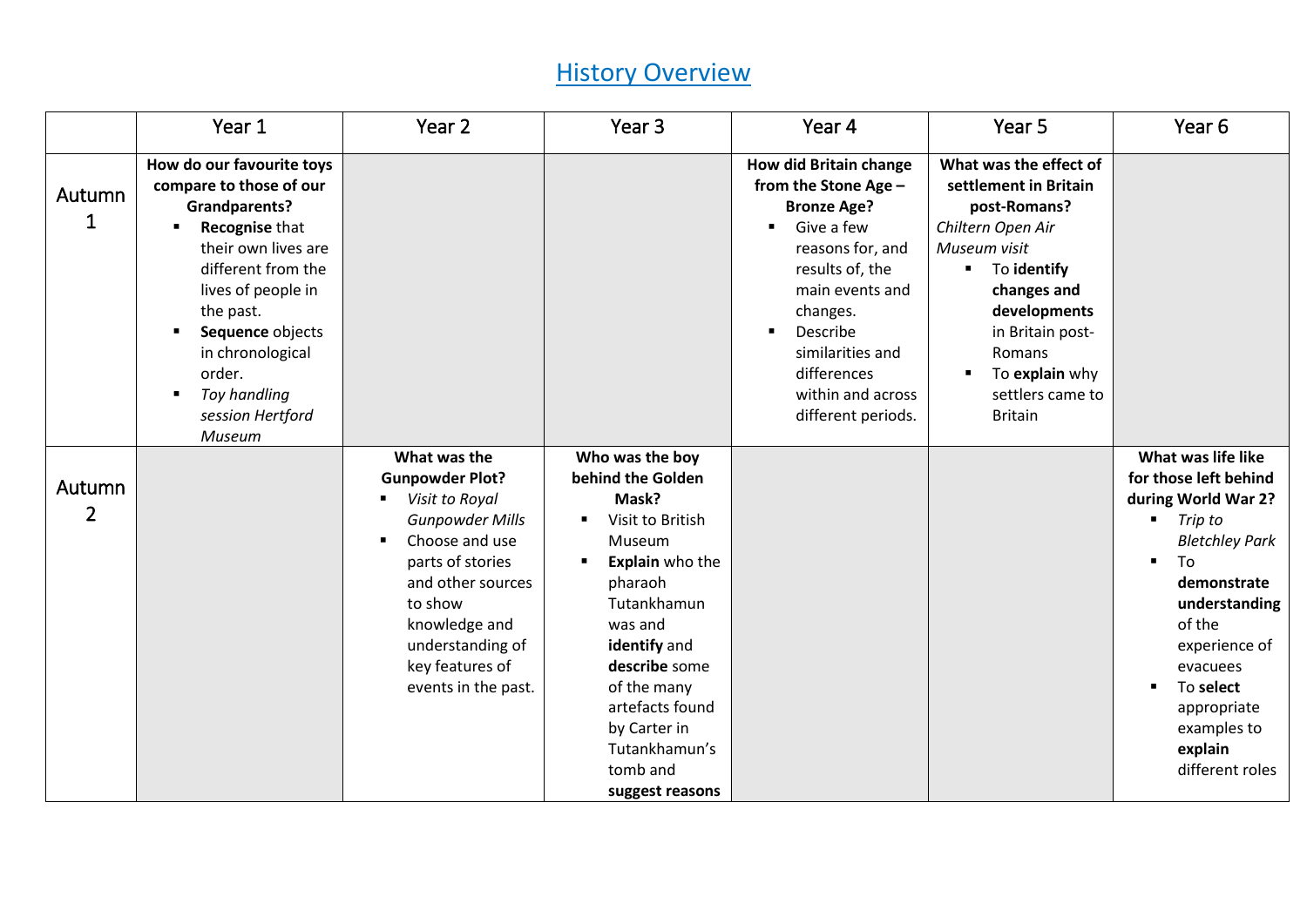|          |                                                                                                                                                                                                                                                   |                                                                                                                                                                                   | to explain their<br>purpose                                                                                                                                                                                                                                                                                                                                                                                                                                |                                                                                                                                                        |                                                                                                                          | played on the<br>Home Front                                                                                                                                                                                                                                                                                                        |
|----------|---------------------------------------------------------------------------------------------------------------------------------------------------------------------------------------------------------------------------------------------------|-----------------------------------------------------------------------------------------------------------------------------------------------------------------------------------|------------------------------------------------------------------------------------------------------------------------------------------------------------------------------------------------------------------------------------------------------------------------------------------------------------------------------------------------------------------------------------------------------------------------------------------------------------|--------------------------------------------------------------------------------------------------------------------------------------------------------|--------------------------------------------------------------------------------------------------------------------------|------------------------------------------------------------------------------------------------------------------------------------------------------------------------------------------------------------------------------------------------------------------------------------------------------------------------------------|
| Spring 1 | <b>What Does it Take to</b><br><b>Become a Great Explorer?</b><br><b>Compare the</b><br>achievements of<br>Ranulph Fiennes<br>and Amy Johnson<br>Find answers to<br>some simple<br>questions about<br>the past from<br>sources of<br>information. |                                                                                                                                                                                   | What were the beliefs<br>of the Ancient Greeks?<br>(A study of an ancient<br>civilisation)<br>Make<br>$\blacksquare$<br>speculations on<br>the Ancient<br>Olympics using<br>a range of<br>sources<br><b>Compare and</b><br>$\blacksquare$<br>contrast<br>significant<br>people from the<br>ancient<br>civilisation<br><b>Explain why</b><br>$\blacksquare$<br>Alexander was<br>known as Great<br>Describe events<br>$\blacksquare$<br>of the Trojan<br>War |                                                                                                                                                        |                                                                                                                          | How has crime and<br>punishment changed<br>over the last 1000<br>years?<br>To infer<br>٠<br>meaning from<br>medieval<br>paintings.<br>To make<br>$\blacksquare$<br>reasoned<br>judgements<br>about life as a<br>Highwayman<br>To explain the<br>reasons for<br>change to<br>punishments<br>during the 18 <sup>th</sup><br>century. |
| Spring 2 |                                                                                                                                                                                                                                                   | <b>Who was Mary Anning?</b><br>Use phrases<br>٠<br>relating to the<br>passing of time<br>Ask questions<br>$\blacksquare$<br>about the past.<br>Use sources<br>artefacts, pictures |                                                                                                                                                                                                                                                                                                                                                                                                                                                            | <b>How did life for Britons</b><br>change from Bronze Age<br>- Iron Age?<br>To explain how<br>smelting bronze<br>from copper and<br>tin led to the end | Were the 'Dark Ages'<br>really that dark?<br>To make<br>reasoned<br>judgements<br>about King<br>Alfred's<br>achievements |                                                                                                                                                                                                                                                                                                                                    |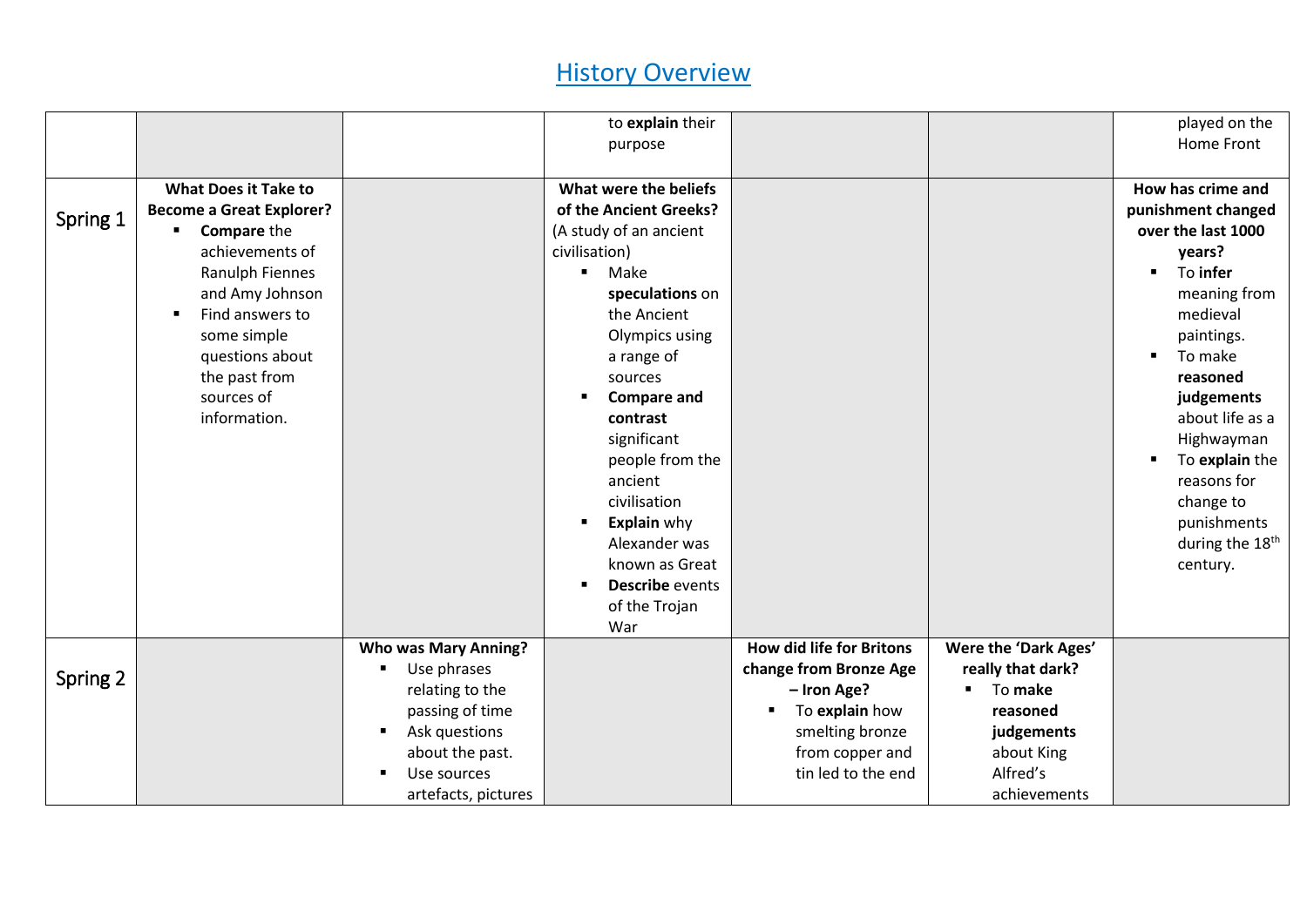|                          |                                                                                         | and stories to<br>help answer<br>historical<br>questions.<br>Choose and use<br>$\blacksquare$<br>parts of stories to<br>show<br>understanding of<br>key features of<br>events in the past.<br>How do we know so<br>much about what | <b>How did Watford</b><br>change when Victoria                                                                                                                                                                                        | of Stone Age<br><b>Britain</b><br>To speculate<br>about the likely<br>use of a range of<br><b>Bronze Age</b><br>artefacts<br>To suggest<br>reasons for the<br>building and use<br>of Stonehenge | To reach<br>$\blacksquare$<br>informed<br>conclusions<br>about why the<br>Vikings came to<br>Britain.<br>To critique<br>٠<br>resources on<br>the Viking raids | Who were the<br>Mayans?                                                                                                                    |
|--------------------------|-----------------------------------------------------------------------------------------|------------------------------------------------------------------------------------------------------------------------------------------------------------------------------------------------------------------------------------|---------------------------------------------------------------------------------------------------------------------------------------------------------------------------------------------------------------------------------------|-------------------------------------------------------------------------------------------------------------------------------------------------------------------------------------------------|---------------------------------------------------------------------------------------------------------------------------------------------------------------|--------------------------------------------------------------------------------------------------------------------------------------------|
| Summer<br>1              |                                                                                         | happened in the Great<br>Fire of London?<br>Arrange events in<br>chronological<br>order in a simple<br>timeline.<br>Use a wide range<br>$\blacksquare$<br>of historical terms<br>to write simple<br>sentences.                     | was Queen?<br>Visit to Reveley<br>Lodge for<br><b>Victorian Day</b><br>To explain how<br>٠<br>Queen<br>Victoria's reign<br>had an impact<br>on Britain.<br>To compare and<br>٠<br>contrast the<br>Victorian and<br>modern<br>Watford. |                                                                                                                                                                                                 |                                                                                                                                                               | To evaluate<br>$\blacksquare$<br>how civilised<br>the Mayans<br>were and<br>hypothesise<br>about the<br>development<br>of their<br>society |
| Summer<br>$\overline{2}$ | Who was the Lady with<br>the Lamp?<br>Visit to Florence<br>Nightingale<br><b>Museum</b> |                                                                                                                                                                                                                                    |                                                                                                                                                                                                                                       | What was the lasting<br>legacy of the Roman<br><b>Empire on Britain?</b><br>Visit to<br>Verulamium                                                                                              | Why were castles so<br>important to the<br>Normans?<br>To explain and<br>٠<br>demonstrate<br>understanding                                                    |                                                                                                                                            |